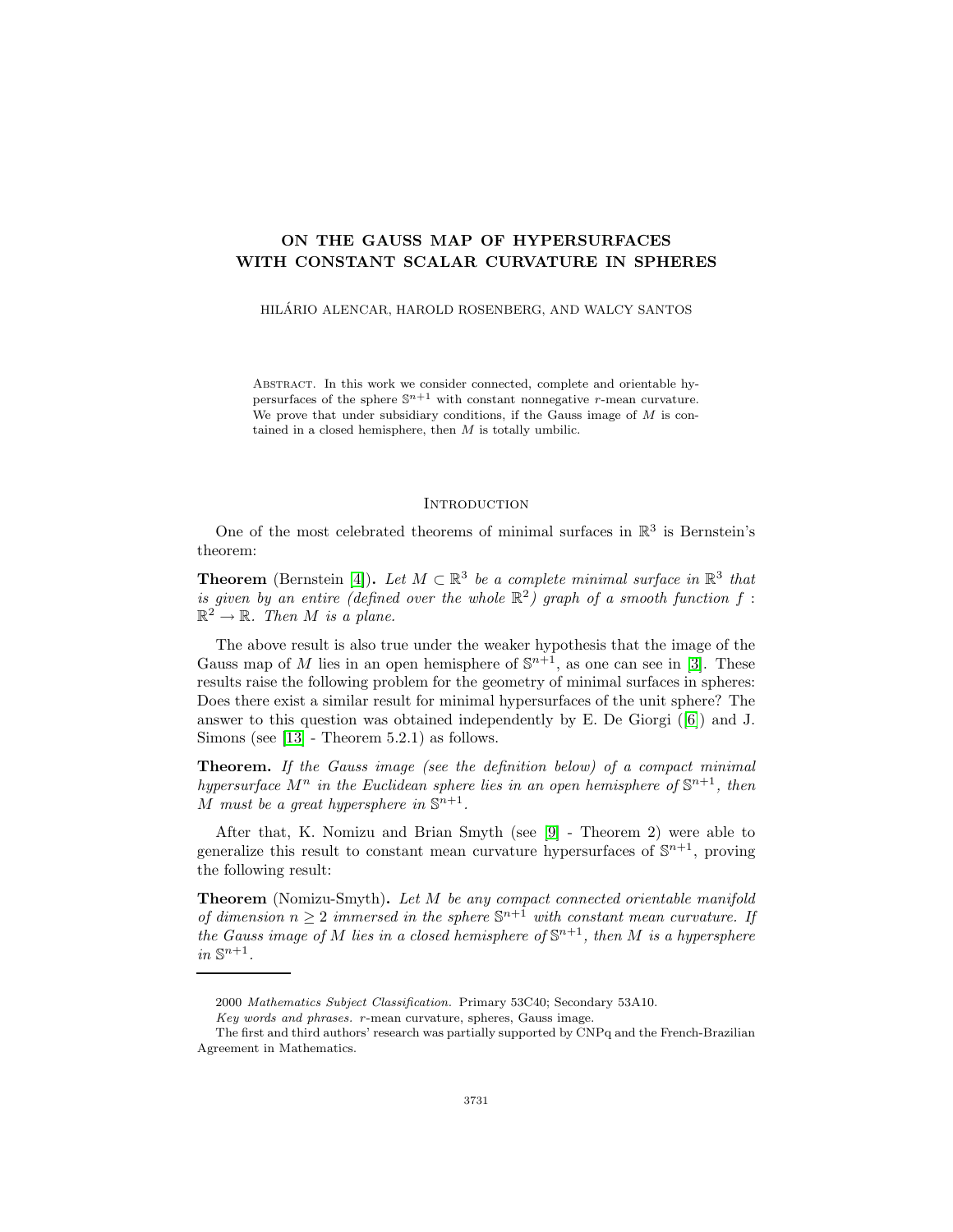The goal of this work is to extend these results to higher-order constant mean curvature hypersurfaces of the sphere. First let us fix some notation.

Let  $M^n$  be a compact orientable Riemannian manifold and let  $x : M^n \to \mathbb{S}^{n+1}$ be an isometric immersion into the unit sphere  $\mathbb{S}^{n+1} \subset \mathbb{R}^{n+2}$ . Since M is orientable, we can choose a global unit normal field N. The Riemannian connections  $\nabla$  and  $\widetilde{\nabla}$  of M and  $\mathbb{S}^{n+1}$ , respectively, are related by

$$
\widetilde{\nabla}_X Y = \nabla_X Y + \langle A(X), Y \rangle N,
$$

where  $A$  is the shape operator of the immersion, defined by

$$
\widetilde{\nabla}_X N = -A(X).
$$

Let  $k_1, ..., k_n$  be the eigenvalues of A. We define the r-mean curvature of the immersion at a point p by

$$
H_r = \frac{1}{\binom{n}{r}} \sum_{i_1 < \ldots < i_r} k_{i_1} \ldots k_{i_r} = \frac{1}{\binom{n}{r}} S_r,
$$

where  $S_r$  is the r-symmetric function of the  $k_1, ..., k_n$ . In order to unify the notation, we will define  $H_0 = 1$  and  $H_r = 0$ , for all  $r \geq n+1$ . For  $r = 1$ ,  $H_1 = H$  is the mean curvature of the immersion, in the case  $r = 2$ ,  $H<sub>2</sub>$  is the scalar curvature and for  $r = n$ ,  $H_n$  is the Gauss-Kronecker curvature.

The Gauss map  $\phi : M^n \to \mathbb{S}^{n+1}$  is defined by

$$
\phi(P) = N(P) \in \mathbb{S}^{n+1}.
$$

The set  $\phi(M)$  is called the Gauss image of M. We observe that the Gauss image depends on the choice of the orientation of  $M$ , but the two possibilities are related by an antipodal mapping of  $\mathbb{S}^{n+1}.$  Thus the statement that the Gauss image of  $M$ is contained in a closed hemisphere of  $\mathbb{S}^{n+1}$  is independent of the orientation of M.

For the case  $H_r = 0$ , we obtain that

**Theorem A.** Let  $M^n \to \mathbb{S}^{n+1}$  be a compact and connected hypersurface of  $\mathbb{S}^{n+1}$ with  $H_r = 0$ , for some  $r = 1, ..., n - 1$ . Assume that the Gauss image of M is contained in a closed hemisphere and that  $H_{r-1}$  does not change sign in M. Then M is totally geodesic.

If  $H_r > 0$ , we were able to prove that

**Theorem B.** Let  $M^n \to \mathbb{S}^{n+1}$  be a compact and connected hypersurface of  $\mathbb{S}^{n+1}$ with constant positive  $(r + 1)$ -mean curvature  $H_{r+1}$ , for some  $r = 0, ..., n-2$ . Assume that the Gauss image of M is contained in a closed hemisphere,  $H_r > 0$ and that the following inequality holds:

$$
H_1H_r \geq H_{r+1}.
$$

Then M is totally umbilic.

In the case of the scalar curvature, part of the hypothesis of the above theorems is trivially satisfied, and we obtain the following result.

**Theorem C.** Let  $M^n$  be a compact orientable hypersurface of the sphere with constant scalar curvature  $H_2 \geq 0$ . In the case  $H_2 = 0$ , suppose also that  $H_1$  does not change sign. If the Gauss image of M lies in a closed hemisphere of  $\mathbb{S}^{n+1}$ , then M is totally umbilic.

3732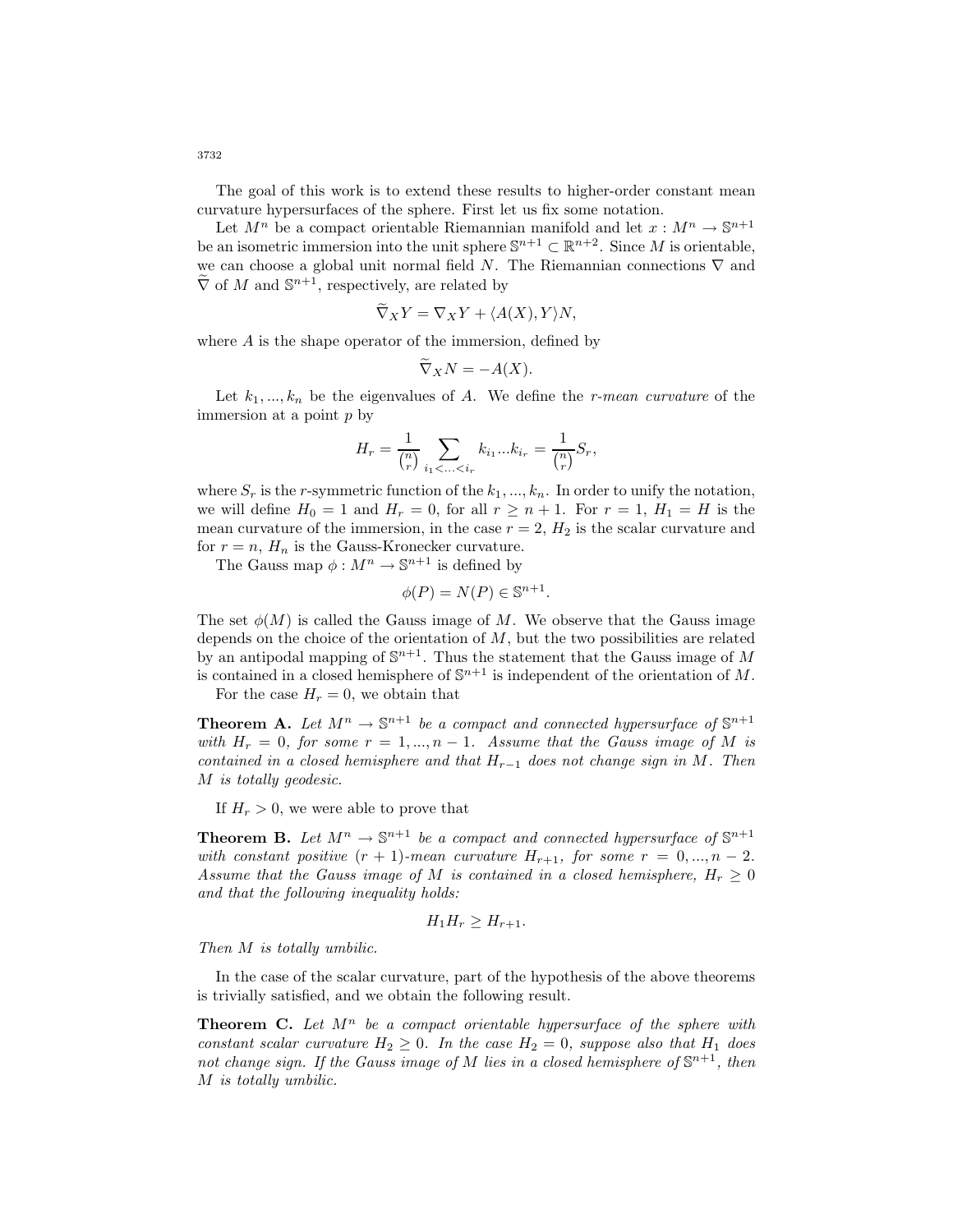The authors do not know if the hypotheses of Theorems A, B and C can be weakened.

Parts of these results were obtained by R. Reilly, [\[11\]](#page-8-2), with the strong hypothesis that the Gauss image is contained in an open hemisphere.

The first and the third authors would like to thank the hospitality of Institut de Mathématiques de Jussieu, where this work was done.

## 1. Preliminaries

We introduce the  $r^{th}$  Newton tensors,  $P_r: T_pM \to T_pM$ , which are defined inductively by

$$
P_0 = I, P_r = S_r I - A P_{r-1}, r > 1.
$$

It is easy to see that each  $P_r$  commutes with A, and if  $e_i$  is an eigenvector of A associated to the principal curvature  $k_i$ , then

$$
P_1(e_i) = \mu_i e_i = (S_1 - k_i)e_i.
$$

In [\[11\]](#page-8-2), Reilly showed that the  $P_r$ 's satisfy the following.

**Proposition 1.1** ([\[11\]](#page-8-2), see also [\[2\]](#page-7-3) - Lemma 2.1). Let  $x : M^n \rightarrow N^{n+1}$  be an isometric immersion between two Riemannian manifolds, and let A be its second fundamental form. The  $r^{th}$  Newton tensor  $P_r$  associated to A satisfies:

(1) trace( $P_r$ ) =  $(n - r)S_r$ ,

(2) trace
$$
(AP_r) = (r+1)S_{r+1}
$$
,

(3) trace( $A^2P_r$ ) =  $S_1S_{r+1} - (r+2)S_{r+2}$ .

Associated to each Newton tensor  $P_r$ , we define a second-order differential operator

$$
L_r(f) = \text{trace}(P_r \text{Hess } f).
$$

We observe that for  $r = 0$ ,  $L_0$  is the Laplacian, which is always an elliptic operator. If  $N^{n+1}$  has constant sectional curvature, it follows from the Codazzi equation (see [\[12\]](#page-8-3), p. 225) that  $L_r$  is

$$
L_r(f) = div_M(P_r \nabla f).
$$

<span id="page-2-0"></span>Hence  $L_r$  is a self-adjoint operator. In general, for  $r \geq 1$ ,  $L_r$  is not an elliptic operator. The following proposition give us a condition for  $L<sub>r</sub>$  to be elliptic.

**Proposition 1.2.** Let  $M^n$  be a connected, compact and orientable Riemannian manifold, and let  $x : M^n \to \mathbb{S}^{n+1}$  be an isometric immersion with  $H_{r+1}$  constant. If  $M^n$  has one point where all principal curvatures are positive, then  $L_r$  is an elliptic operator.

Proof. See the proof of Proposition 3.2 of [\[2\]](#page-7-3).

For hypersurfaces of  $\mathbb{R}^{n+1}$  with  $H_r = 0$ , Hounie and Leite, [\[8\]](#page-8-4), were able to give a geometric condition that is equivalent to  $L_r$  being elliptic. In fact, their proof can be generalized to hypersurfaces of the sphere, and we have the following result.

**Proposition 1.3** ([\[8\]](#page-8-4) - Proposition 1.5). Let M be a hypersurface in  $\mathbb{R}^{n+1}$  or  $S^{n+1}$ with  $H_r = 0$ ,  $2 \leq r < n$ . Then the operator  $L_{r-1}(f) = div(P_{r-1} \nabla f)$  is elliptic at  $p \in M$  if and only if  $H_{r+1}(p) \neq 0$ .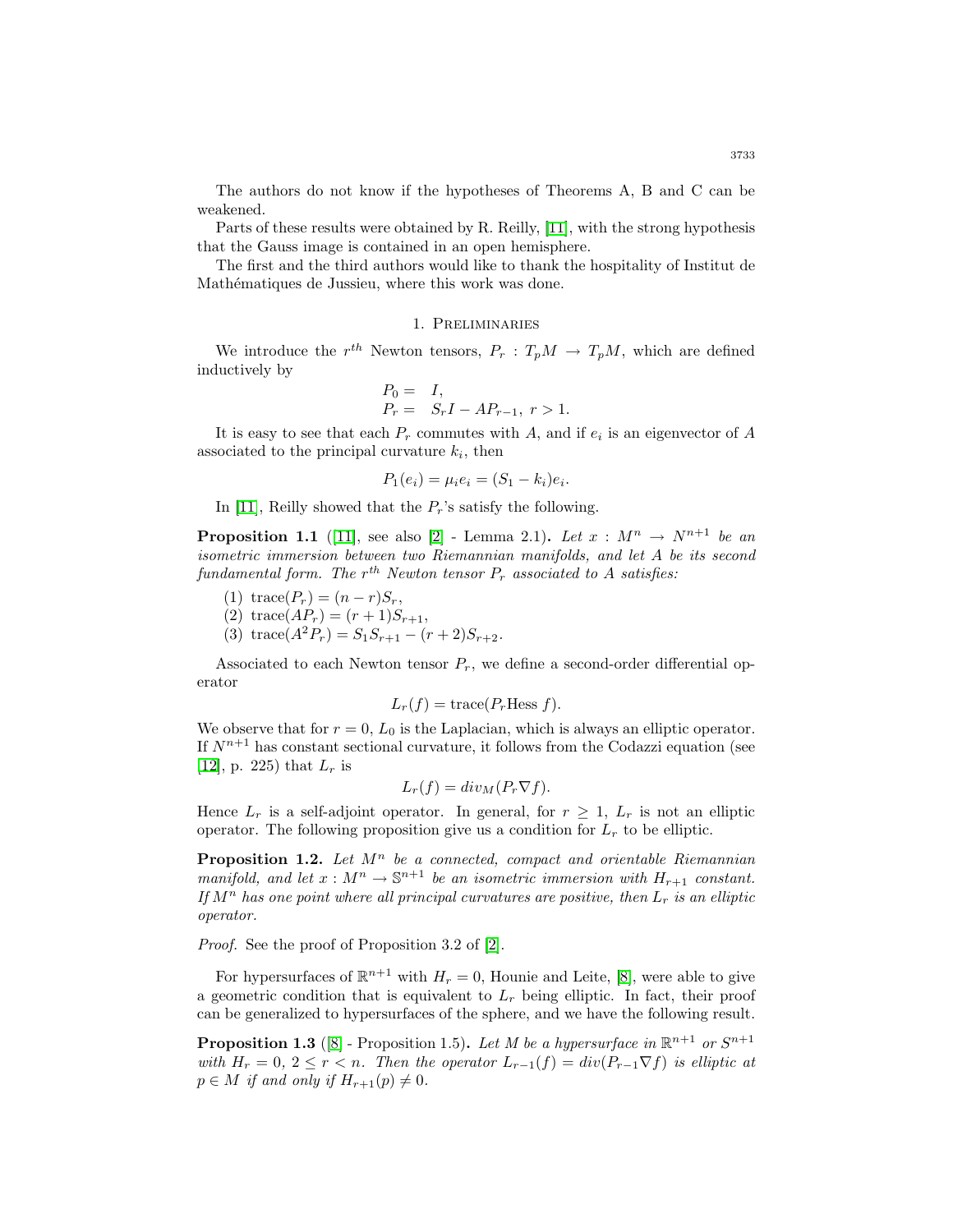Since the r-mean curvatures of  $M^n$  are symmetric means of the *n*-uple of principal curvatures of  $M$ , they are related by the following algebraic inequalities (see [\[7\]](#page-8-5), p. 52, and [\[5\]](#page-7-4), p. 285):

<span id="page-3-0"></span>(1.1) 
$$
H_{i-1}H_{i+1} \le H_i^2, \quad \forall i, \ 1 \le i < n.
$$

Also, provided that the  $H_r$ 's are nonnegative,  $r = 1, ..., i$ ,

(1.2) 
$$
H_1 \ge H_2^{1/2} \ge H_3^{1/3} \ge \dots \ge H_i^{1/i}.
$$

Furthermore, the equality in [\(1.1\)](#page-3-0) and [\(1.2\)](#page-3-1) holds only if  $k_1 = k_2 = ... = k_n$ .

<span id="page-3-1"></span>2. Integral formula

Consider the functions  $f, g : M \to \mathbb{R}$ , given by

$$
f(P) = \langle N(P), \alpha \rangle
$$

and

$$
g(P) = \langle x(P), \alpha \rangle,
$$

where  $\alpha$  is a fixed vector of  $\mathbb{R}^{n+2}$ . These functions satisfy (see [\[2\]](#page-7-3), Lemma 5.2)

(2.1) 
$$
L_r(g) = -(r+1)S_{r+1}f - (n-r)S_r g,
$$

<span id="page-3-2"></span>(2.2) 
$$
L_r(f) = -(S_1S_{r+1} - (r+2)S_{r+2})f - (r+1)S_{r+1}g,
$$

where, in the last equation, we use the fact that  $S_{r+1}$  is constant. In particular, for  $r = 0$ , we get

<span id="page-3-3"></span>
$$
(2.3) \qquad \qquad \Delta(g) = -S_1 f - n g,
$$

(2.4) 
$$
\Delta(f) = -\left(S_1^2 - 2S_2\right)f - S_1g = -\|A\|^2f - S_1g.
$$

<span id="page-3-5"></span>The following integral formula will be needed.

**Proposition 2.1.** Let  $M^n \to \mathbb{S}^{n+1}$  be a compact orientable hypersurface isometrically immersed in  $\mathbb{S}^{n+1}$ , with  $H_{r+1}$  constant, for some r with  $0 \leq r < n-2$ . Then,

<span id="page-3-4"></span>(2.5) 
$$
\int_M [(n-r-1)S_1S_{r+1} - n(r+2)S_{r+2}]f\ dM = 0.
$$

*Proof.* Observe that, since  $S_{r+1}$  is constant, by [\(2.2\)](#page-3-2) and [\(2.3\)](#page-3-3), we obtain that

$$
L_r f - \frac{(r+1)}{n} S_{r+1} \Delta g = -(S_1 S_{r+1} - (r+2S_{r+2})f
$$
  

$$
-(r+1)S_{r+1}g + \frac{(r+1)}{n} S_{r+1} S_1 f + \frac{(r+1)}{n} S_{r+1} n g
$$
  

$$
= -S_1 S_{r+1} f + (r+2)S_{r+2} f + \frac{(r+1)}{n} S_{r+1} S_1 f
$$
  

$$
= \frac{1}{n} [-nS_1 S_{r+1} f + n(r+2)S_{r+2} f + (r+1)S_{r+1} S_1 f]
$$
  

$$
= \frac{1}{n} [(-n+r+1)S_1 S_{r+1} f + n(r+2)S_{r+2} f]
$$
  

$$
= \frac{-1}{n} [(n-r-1)S_1 S_{r+1} - n(r+2)S_{r+2}] f.
$$

3734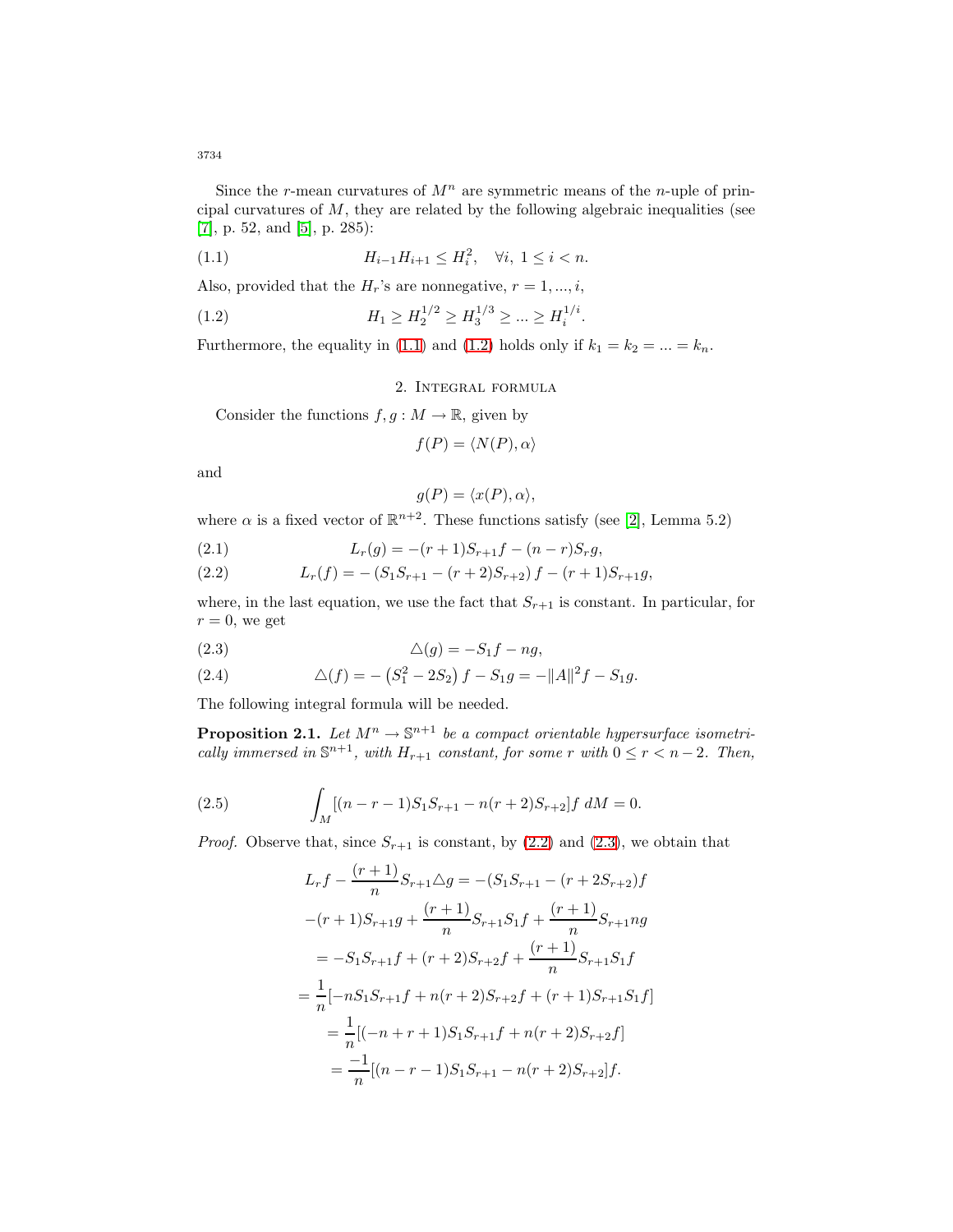Integrating this last expression and applying Stokes' Theorem, one has that

$$
\int_M [(n-r-1)S_1S_{r+1} - n(r+2)S_{r+2}]f \, dM
$$
  
= 
$$
\int_{\partial M} \langle P_r \nabla f - \frac{(r+1)}{n} S_{r+1} \nabla g, \nu \rangle \, dS = 0,
$$

where the last equality follows from the fact that  $\partial M = \emptyset$ .

3. THE CASE 
$$
H_r = 0
$$

<span id="page-4-1"></span>In this section we consider hypersurfaces of the sphere with  $H_r = 0$ . We have the following result.

**Theorem 3.1** (Theorem A of the Introduction). Let  $M^n \to \mathbb{S}^{n+1}$  be a compact and connected hypersurface of  $\mathbb{S}^{n+1}$  with  $H_r = 0$ , for some  $r = 1, ..., n-1$ . Assume that the Gauss image of M is contained in a closed hemisphere and that  $H_{r-1}$  does not change sign in M. Then M is totally geodesic.

*Proof.* By [\(1.1\)](#page-3-0) and the fact that  $H_r = 0$ , it follows that

$$
H_{r+1}H_{r-1}\leq 0.
$$

Thus, since  $H_{r-1}$  does not change sign in M,  $H_{r+1}$  also does not change sign on  $M$ .

On the other hand, our hypothesis on the Gauss image implies that there exists a vector  $\alpha \in \mathbb{R}^{n+2}$  such that

$$
f(P) = \langle N(P), \alpha \rangle
$$

is nonnegative along M. Hence,  $f(P)S_{r+1}(P)$  does not change sign along M. The equation [\(2.5\)](#page-3-4), in our case, reads

$$
\int_M f(P)S_{r+1}(P)dM = 0.
$$

<span id="page-4-0"></span>Thus,

$$
(3.1) \t\t f(P)S_{r+1}(P) = 0, \quad \forall P \in M.
$$

Let  $A \subset M$  be the set of all points of M where  $S_{r+1}(P) > 0$ . In A, by equation [\(3.1\)](#page-4-0),  $f \equiv 0$ . By continuity, f is zero along  $\overline{A}$ , where  $\overline{A}$  is the closure of A. On the other hand, the set  $M/\overline{A}$  is an open set of M where

$$
H_r = H_{r+1} = 0.
$$

Hence equality holds in [\(1.1\)](#page-3-0), for all  $P \in M/\overline{A}$ . This means that all points in  $M/\overline{A}$ are umbilic. That is, for all  $P \in M/\overline{\mathcal{A}}$ ,

$$
k_1(P) = \dots = k_n(P) = a(P).
$$

Thus,

$$
0 = S_r(P) = a^r(P).
$$

This implies that all points of  $M/\overline{A}$  are totally geodesic, and hence f is constant along each connected component of  $M/\overline{A}$ . Since along the boundary of those sets,  $f = 0$ , we conclude that f is identically zero on M, that is, M is totally geodesic (see Theorem 1 of [\[9\]](#page-8-1)).

Remark. For the case  $r = 1$ , we observe that  $S_{r-1} = S_0 = 1$  does not change sign. Hence, the theorem is a generalization of Theorem 2 in [\[9\]](#page-8-1), in the minimal case.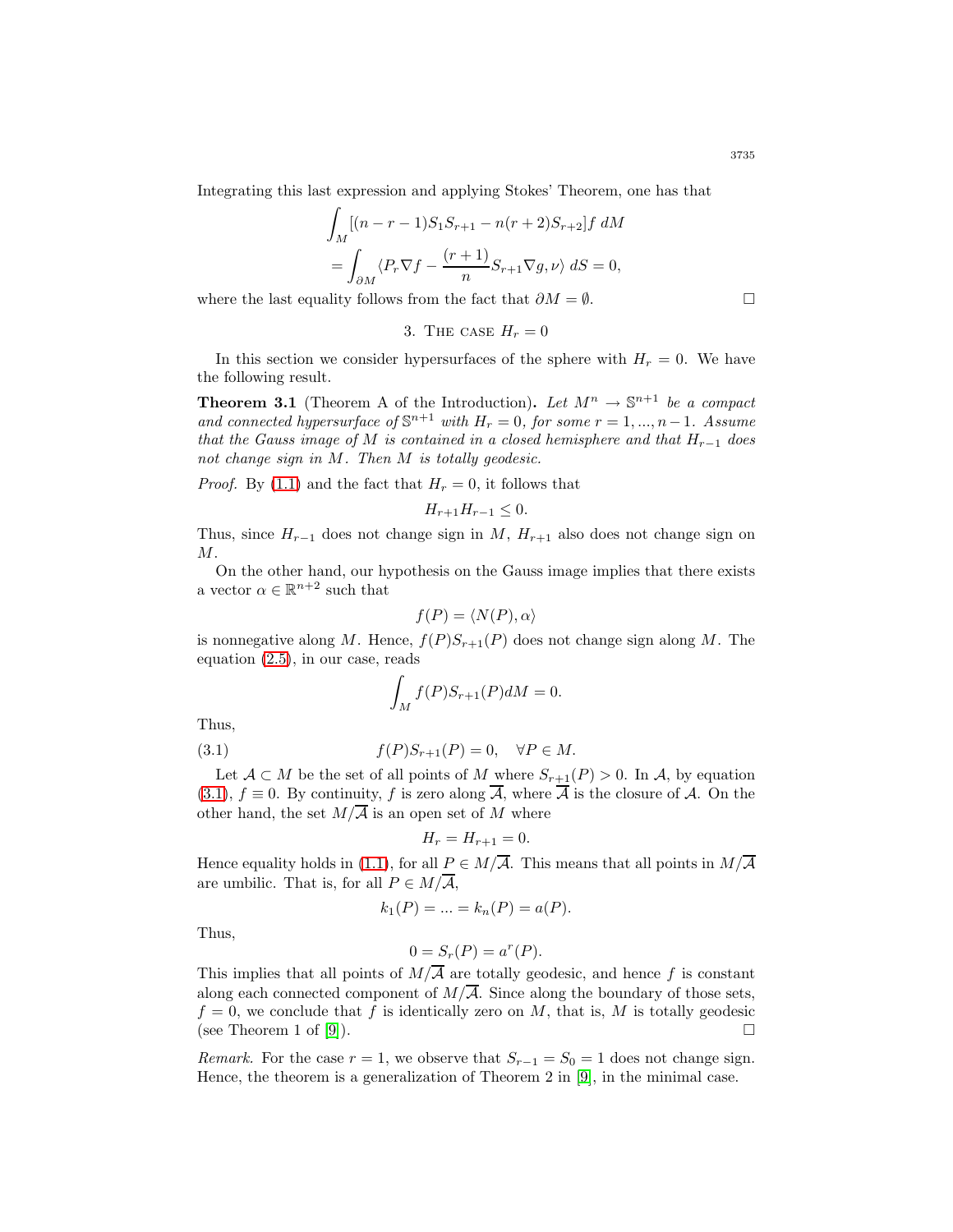### <span id="page-5-6"></span>4. THE CASE  $H_{r+1} > 0$

Let us consider the case  $H_{r+1} > 0$ . We have the following result:

<span id="page-5-5"></span>**Theorem 4.1** (Theorem B of the Introduction). Let  $M^n \to \mathbb{S}^{n+1}$  be a compact and connected hypersurface of  $\mathbb{S}^{n+1}$  with constant positive  $(r + 1)$ -mean curvature  $H_{r+1}$ , for some  $r = 0, ..., n-2$ . Assume that the Gauss image of M is contained in a closed hemisphere,  $H_r \geq 0$  and that the following inequality holds:

(4.1) H1H<sup>r</sup> ≥ H<sup>r</sup>+1.

Then M is totally umbilic.

<span id="page-5-4"></span>*Proof.* By Proposition [2.1,](#page-3-5) we have that for a fixed  $\alpha \in \mathbb{R}^{n+2}$ , the function  $f =$  $\langle N(P), \alpha \rangle$  satisfies

(4.2) 
$$
\int_M [(n-r-1)S_1S_{r+1} - n(r+2)S_{r+2}]f\ dM = 0.
$$

We are going to prove that the integrand has a fixed sign, for some  $\alpha \in \mathbb{R}^{n+2}$ . Since the Gauss image of M lies in a closed hemisphere, there exists a vector  $\alpha \in \mathbb{R}^{n+2}$ such that

<span id="page-5-2"></span>(4.3) 
$$
f(P) = \langle N(P), \alpha \rangle \ge 0, \quad \forall P \in M.
$$

On the other hand, the relation  $H_1H_r \geq H_{r+1}$  implies that  $H_1H_{r+1} \geq H_{r+2}$ . In fact, by using equation [\(1.1\)](#page-3-0), one has that

(4.4) 
$$
H_r H_{r+2} \leq H_{r+1}^2 \leq H_r H_1 H_{r+1}.
$$

Observe that  $H_r \neq 0$ ; otherwise, the last inequality implies that  $H_r$  and  $H_{r+1}$  are equal to zero, which is a contradiction. Hence,  $H_r > 0$  and we can divide [\(4.4\)](#page-5-0) by

$$
(4.5) \t\t H_1H_{r+1} \ge H_{r+2}.
$$

Since

<span id="page-5-1"></span><span id="page-5-0"></span>
$$
H_i = \frac{S_i}{\binom{n}{i}},
$$

by  $(4.5)$ , one has

$$
\frac{S_1}{n} \frac{S_{r+1}}{\binom{n}{r+1}} \ge \frac{S_{r+2}}{\binom{n}{r+2}}.
$$

<span id="page-5-3"></span>This implies that

(4.6) 
$$
(n-r-1)S_1S_{r+1} - n(r+2)S_{r+2} \ge 0.
$$

The inequalities [\(4.3\)](#page-5-2) and [\(4.6\)](#page-5-3) imply that

$$
[(n - r - 1)S_1S_{r+1} - n(r+2)S_{r+2}]f \ge 0.
$$

Thus, by [\(4.2\)](#page-5-4), we have that

$$
[(n - r - 1)S_1S_{r+1} - n(r + 2)S_{r+2}]f = 0.
$$

Observe that the function  $f$  is not identically zero, since in this case,  $M$  has to be totally geodesic (see Theorem 1 of [\[9\]](#page-8-1)) and hence  $H_r = 0$ , which is a contradiction. Let  $\mathcal{B} \subset M$  be the open and nonempty set where  $f > 0$ . Along  $\mathcal{B}$ , we have

$$
(n - r - 1)S_1S_{r+1} - n(r + 2)S_{r+2} = 0,
$$

that is, equality holds in  $(4.6)$ . This means that equality also holds in  $(1.1)$ , since this inequality was used to obtain  $(4.6)$ . Hence, all points of  $\beta$  are umbilic. In this

3736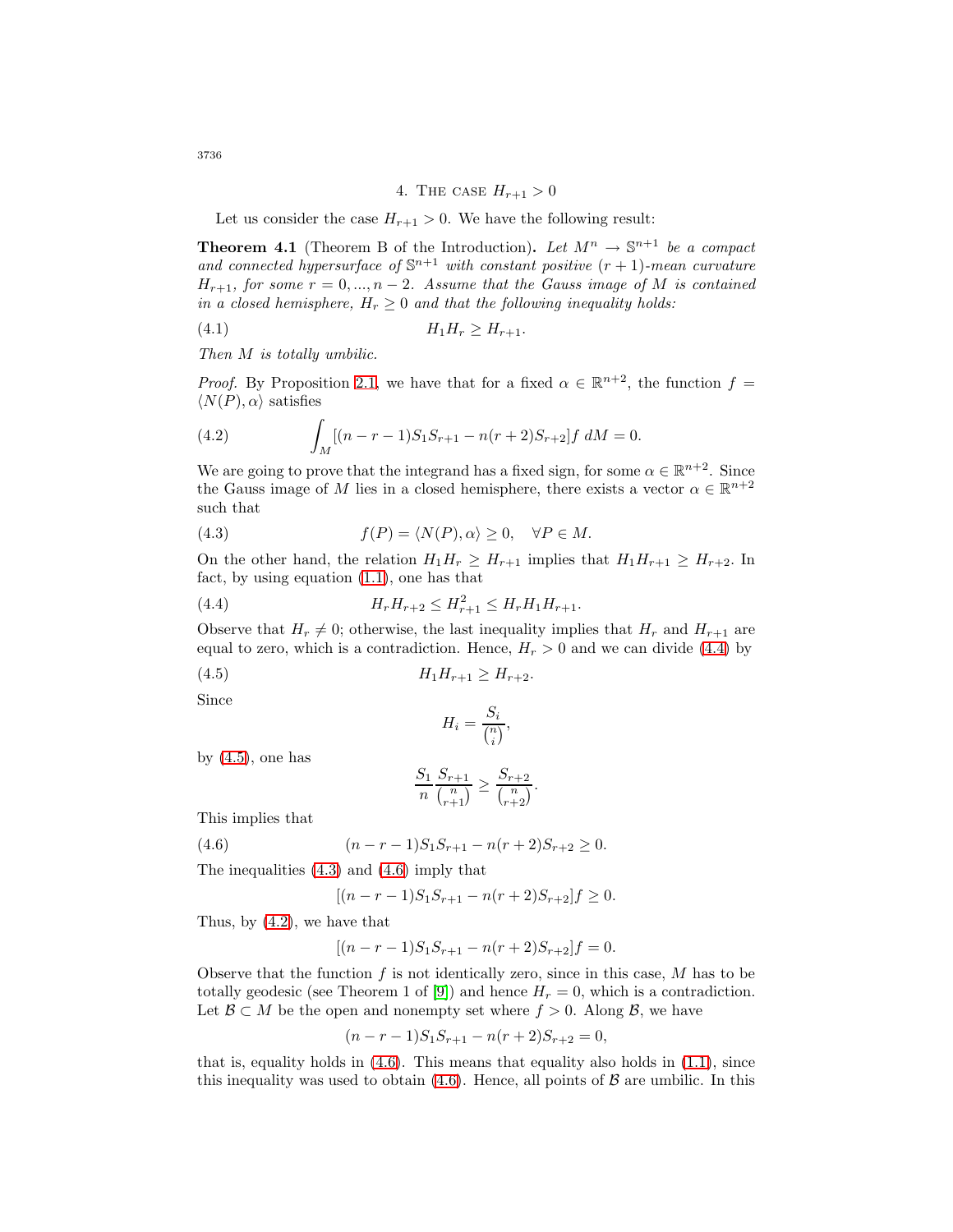case, M has an elliptic point and  $S_r = constant > 0$ . Thus, by Proposition [1.2,](#page-2-0) the operator  $L_r$  is an elliptic operator. By the principle of analytic continuation, since M is totally umbilic in an open set, it has to be totally umbilic.  $\Box$ 

Observe that in the case  $r = 2$ , part of the hypotheses of Theorems [3.1](#page-4-1) and [4.1](#page-5-5) is trivially satisfied, and we have the following result.

**Corollary 4.1** (Theorem C of the Introduction). Let  $M^n$  be a compact orientable hypersurface of the sphere with constant scalar curvature  $H_2 \geq 0$ . In the case  $H_2 = 0$ , suppose also that  $H_1$  does not change sign. If the Gauss image of M lies in a closed hemisphere of  $\mathbb{S}^{n+1}$ , then M is totally umbilic.

*Proof.* The case  $H_2 = 0$  is the statement of Theorem [3.1.](#page-4-1) For the case  $H_2 > 0$ , the hypothesis [\(4.1\)](#page-5-6) in Theorem [4.1](#page-5-5) reads

 $H_1^2 \ge H_2$ ,

which is always true by equation [\(1.1\)](#page-3-0). The above equation also says that  $H_1$  is different from zero on M. Hence we can choose the orientation of M so that  $H_1 > 0$ . The sign of  $H_2$  does not depend on the orientation; thus the result follows directly from Theorem [4.1.](#page-5-5)

We now give conditions that imply condition  $(4.1)$ . First of all, if  $H_i$  is nonnegative for  $i = 1, ..., r - 1$ , then [\(4.1\)](#page-5-6) holds. This fact was stated in [\[12\]](#page-8-3), p. 232, and we are including its proof here for the sake of completeness. Let  $(x_1, ..., x_n)$  be an *n*-uple of real numbers, and let  $S_r$  be the *r*-symmetric function of the  $x_1, ..., x_n$ . Let  $H_r$  be defined by

$$
H_r = \frac{1}{\binom{n}{r}} S_r = \frac{1}{\binom{n}{r}} \sum_{i_1 < \ldots < i_r} x_{i_1} \ldots x_{i_r}.
$$

**Proposition 4.1.** With the above notation, if  $H_i \geq 0$  for all  $i = 1, ..., r - 1$ , then

(4.7)  $H_1H_{i+1} \ge H_{i+2}, \quad \forall i = 1, ..., r-1.$ 

<span id="page-6-3"></span>Moreover,

(4.8) 
$$
(n-i-1)S_1S_{i+1} - n(i+2)S_{i+2} \ge 0, \quad \forall i = 1, ..., r-1.
$$

Proof. By using [\(1.1\)](#page-3-0), we have that

<span id="page-6-0"></span>
$$
H_r H_{r-2} \ge H_{r-1}^2 \ge 0
$$

and

$$
H_{r+1}H_{r-1} \ge H_r^2 \ge 0.
$$

Since  $H_{r-2}$  and  $H_{r-1}$  are nonnegative, it follows that  $H_r \geq 0$  and  $H_{r+1} \geq 0$ . Let us prove [\(4.7\)](#page-6-0). We will argue by induction on i. By using [\(1.1\)](#page-3-0), with  $i = 1$ , and the fact that  $H_0 = 1$ , we obtain

<span id="page-6-2"></span><span id="page-6-1"></span>
$$
H_1^2 \ge H_0 H_2 = H_2.
$$

Hence [\(4.7\)](#page-6-0) holds for  $i = 0$ . By induction, let us suppose that

$$
(4.9) \t\t\t H_1H_i \ge H_{i+1}.
$$

This implies, using equation [\(1.1\)](#page-3-0), that

(4.10) 
$$
H_i H_{i+2} \le H_{i+1}^2 \le H_{i+1} H_1 H_i.
$$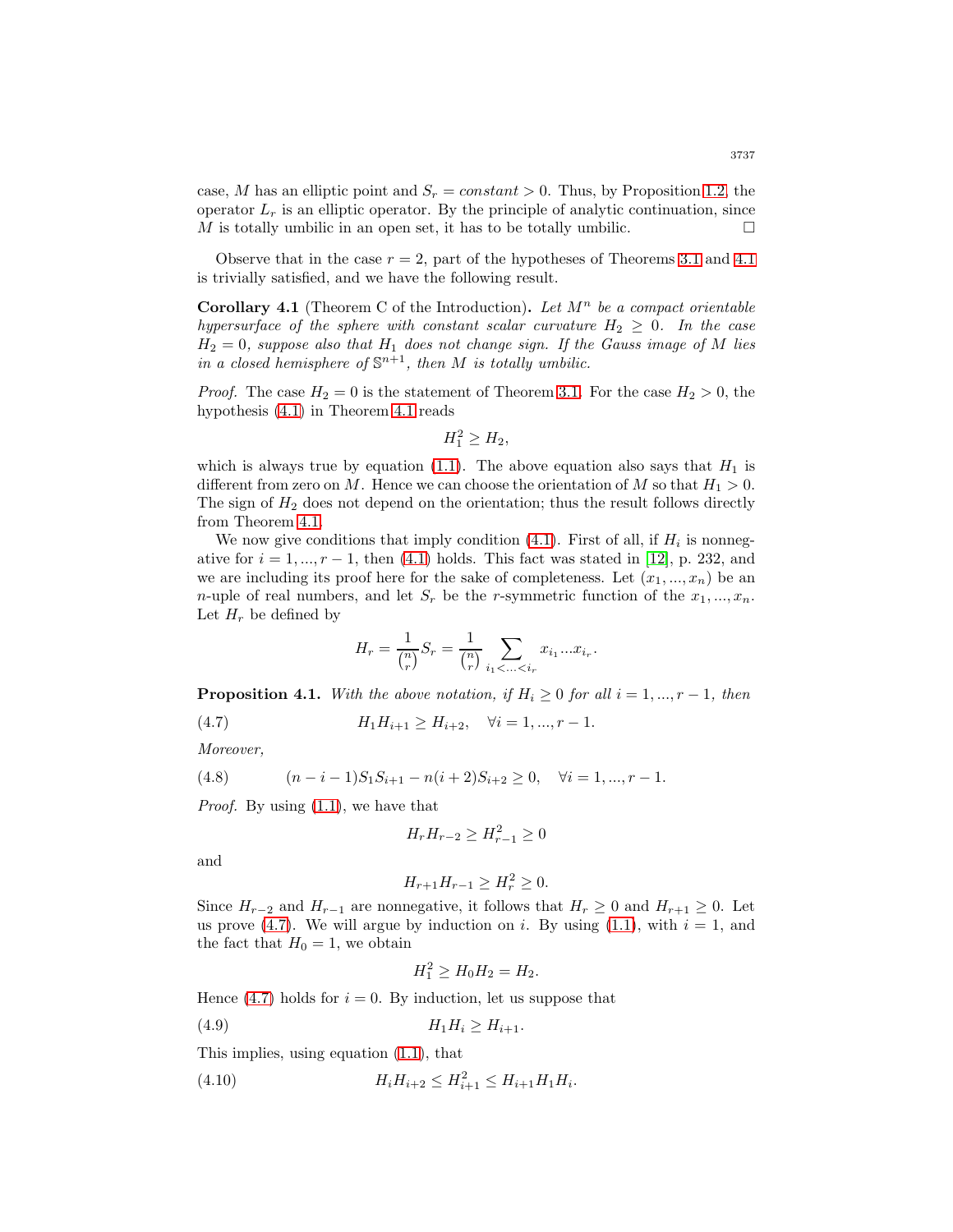If  $H_i = 0$ , then [\(4.9\)](#page-6-1) implies that  $H_{i+1} \leq 0$ . Since  $H_{i+1} \geq 0$ , it follows that  $H_{i+1} = 0$ . Thus we have equality in [\(1.2\)](#page-3-1), which implies that  $x_k = 0, \forall k = 1, ..., n$ . Hence [\(4.7\)](#page-6-0) holds in this case.

Let us suppose  $H_i > 0$ . In this case, we can divide [\(4.10\)](#page-6-2) by  $H_i$  and obtain (4.11)  $H_1H_{i+1} \geq H_{i+2}$ ,

and we finish the proof of [\(4.7\)](#page-6-0). In order to obtain [\(4.8\)](#page-6-3), just observe that

<span id="page-7-5"></span>
$$
H_i = \frac{S_i}{\binom{n}{i}}.
$$

Then, by [\(4.11\)](#page-7-5), one has

$$
\frac{S_1}{n} \frac{S_{i+1}}{\binom{n}{i+1}} \ge \frac{S_{i+2}}{\binom{n}{i+2}}.
$$

This implies that

$$
(n-i-1)S_1S_{i+1} - n(i+2)S_{i+2} \ge 0, \quad \forall i = 1, ..., r-2.
$$

Thus, we have the following result.

<span id="page-7-6"></span>**Corollary 4.2.** Let  $M^n \to \mathbb{S}^{n+1}$  be a compact and connected hypersurface of  $\mathbb{S}^{n+1}$ with constant positive r-mean curvature  $H_r$ , for some  $r = 1, ..., n - 1$ . Assume that the Gauss image of M is contained in a closed hemisphere and that  $H_i \geq 0$  for all  $i = 1, ..., r - 1$ . Then M is totally umbilic.

In the following proposition (see Proposition 2.3 in [\[2\]](#page-7-3)) we have another geometric condition that gives  $H_i \geq 0$  for all  $i = 1, ..., r - 1$ .

**Proposition 4.2.** Let  $M^n$  be a connected compact Riemannian manifold, and let  $x:\overline{M}^n\to \mathbb{S}^{n+1}$  be an isometric immersion. If  $H_r>0$  and  $x(M)$  is contained in an open hemisphere of  $\mathbb{S}^{n+1}$ , then  $H_i > 0$  for all  $i = 1, ..., r - 1$ .

This and Corollary [4.2](#page-7-6) imply

**Corollary 4.3.** Let  $x : M^n \to \mathbb{S}^{n+1}$  be an isometric immersion of a compact and connected hypersurface of  $\mathbb{S}^{n+1}$  with constant positive r-mean curvature  $H_r$ , for some  $r = 1, ..., n - 1$ . Assume that the Gauss image of M is contained in a closed hemisphere and that  $x(M)$  is contained in an open hemisphere of  $\mathbb{S}^{n+1}$ . Then M is totally umbilic.

#### **REFERENCES**

- 1. Alencar, H., do Carmo, M., and Colares, A.- Stable hypersurfaces with constant scalar curvature, Math. Z. 213, 117-131 (1993). MR [94d:53080](http://www.ams.org/mathscinet-getitem?mr=94d:53080)
- <span id="page-7-3"></span>2. Barbosa, J.L. and Colares, A.- Stability of hypersurfaces with constant r-mean curvature, Annals of Global Analysis and Geometry 15, 277-297 (1997). MR [98h:53091](http://www.ams.org/mathscinet-getitem?mr=98h:53091)
- <span id="page-7-1"></span>3. Barbosa, J. L. and do Carmo, M. - Stable minimal surfaces. Bull. Amer. Math. Soc. 80, 581–583 (1974). MR [49:1307](http://www.ams.org/mathscinet-getitem?mr=49:1307)
- <span id="page-7-0"></span>4. Bernstein, S. - Sur un théorème de Géométrie et ses applications aux équations aux dérivées partialles du type elliptique. Comm. de la Soc. Math. de Kharkov (2ième sér.) 15, 38–45 (1915/1917).
- <span id="page-7-4"></span>5. Bullen, P.S., Mitrinovic, D.S. and Vasic, P.M. - Handbook of Means and Their Inequalities, Translated and revised from the Serbo-Croatian. Mathematics and its Applications (East European Series) 31. D. Reidel Publishing Co., Dordrecht, 1988. MR [89d:26003](http://www.ams.org/mathscinet-getitem?mr=89d:26003)
- <span id="page-7-2"></span>6. De Giorgi, Ennio - Una estensione del teorema di Bernstein. (Italian) Ann. Scuola Norm. Sup. Pisa (3) 19, 79–85 (1965). MR [31:2643](http://www.ams.org/mathscinet-getitem?mr=31:2643)